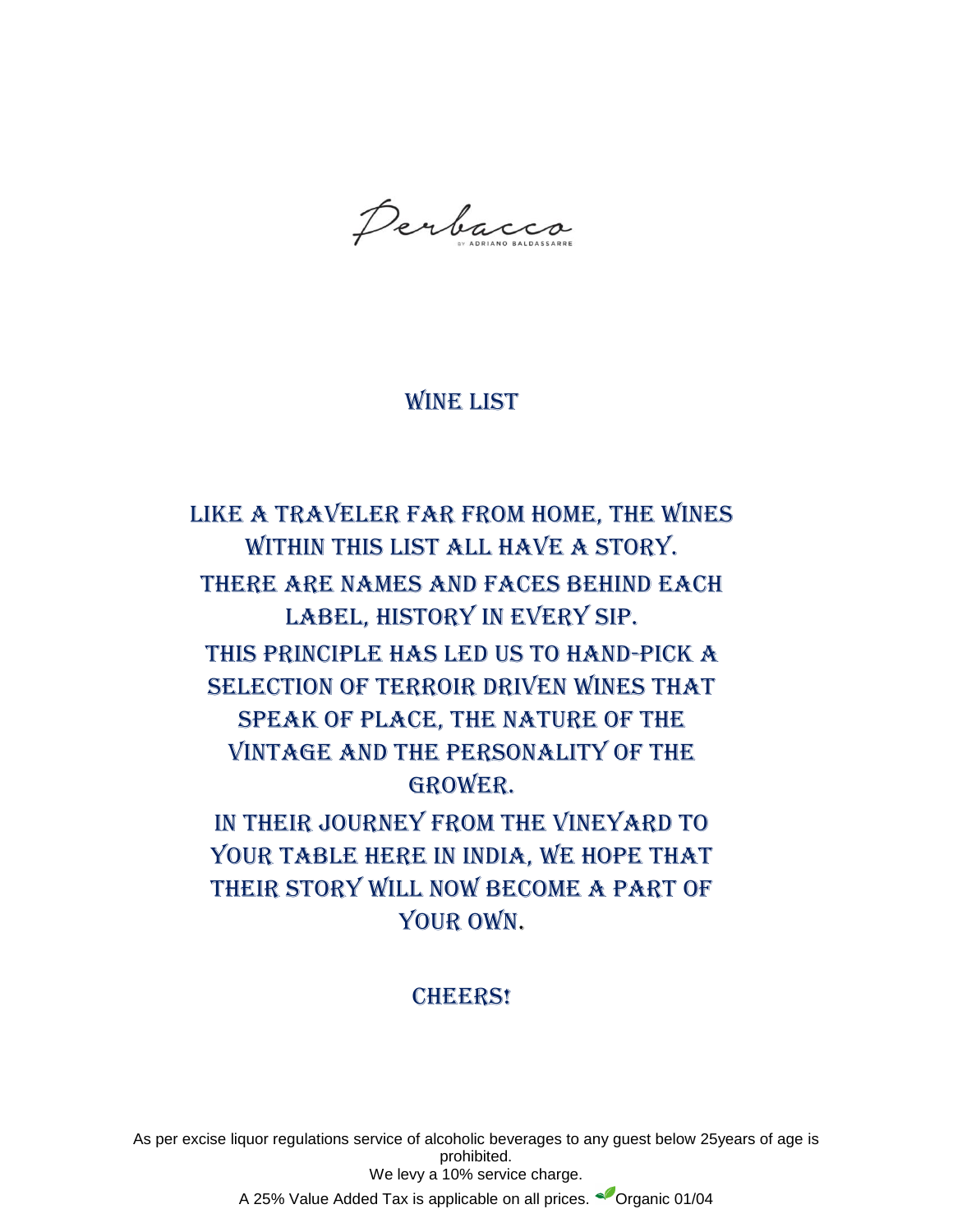## **CHAMPAGNE**

| $C-101$ | 1990      | Salon Cuvée 'S' Le Mesnil Blanc de Blancs Brut<br>Mesnil-sur-Oger | 125500 |
|---------|-----------|-------------------------------------------------------------------|--------|
| $C-102$ | 1988      | Salon Cuvée 'S' Le Mesnil Blanc de Blancs Brut<br>Mesnil-sur-Oger | 125500 |
| $C-103$ | 1983      | Salon Cuvée 'S' Le Mesnil Blanc de Blancs Brut<br>Mesnil-sur-Oger | 125500 |
| $C-104$ | <b>NV</b> | Armand de Brignac Gold Brut<br>Reims                              | 86500  |
| $C-105$ | <b>NV</b> | Krug Grand Cuvée Brut 163 Ème Edition<br>Reims                    | 36500  |
| $C-106$ | 1997      | Salon Cuvée 'S' Le Mesnil Blanc de Blancs Brut<br>Mesnil-sur-Oger | 36500  |
| $C-107$ | 2009      | Dom Pérignon Brut<br>Epernay                                      | 32500  |
| $C-108$ | 1999      | Delamotte Brut<br>Mesnil-sur-Oger                                 | 28500  |
| $C-109$ | <b>NV</b> | Larmandier Bernier Blanc de Blancs Brut<br>Epernay                | 18500  |
| $C-110$ | <b>NV</b> | <b>Billecart-Salmon Brut</b><br>Reims                             | 18000  |
| $C-111$ | <b>NV</b> | <b>Bollinger Special Cuvee Brut</b><br>Ay, Vallée De la Marne     | 17000  |
| $C-112$ | <b>NV</b> | Moët et Chandon Brut Rosé<br>Épernay                              | 15500  |
| $C-113$ | <b>NV</b> | Louis Roederer Brut<br>Reims                                      | 15500  |
| $C-114$ | <b>NV</b> | Veuve Clicquot Brut<br>Reims                                      | 13500  |
| $C-115$ | <b>NV</b> | Moët et Chandon Brut<br>Épernay                                   | 12500  |
| $C-116$ | <b>NV</b> | Devaux Brut<br>Reims                                              | 8500   |
| $C-117$ | NV        | NV G.H Mumm Brut Cordon Rouge                                     | 8500   |

## **SPARKLING**

| $S-01$ | NV  | Martini Prosecco           | 4500 |
|--------|-----|----------------------------|------|
|        |     | Veneto, Italy              |      |
| $S-02$ | NV. | Carpene Malvoti Cuvee Brut | 5600 |
|        |     | Veneto, Italy              |      |
| $S-03$ | NV  | Chandon Brut               | 5500 |
|        |     | Nashik, India              |      |

As per excise liquor regulations service of alcoholic beverages to any guest below 25years of age is prohibited. We levy a 10% service charge.

A 25% Value Added Tax is applicable on all prices.  $\bullet$  Organic 01/04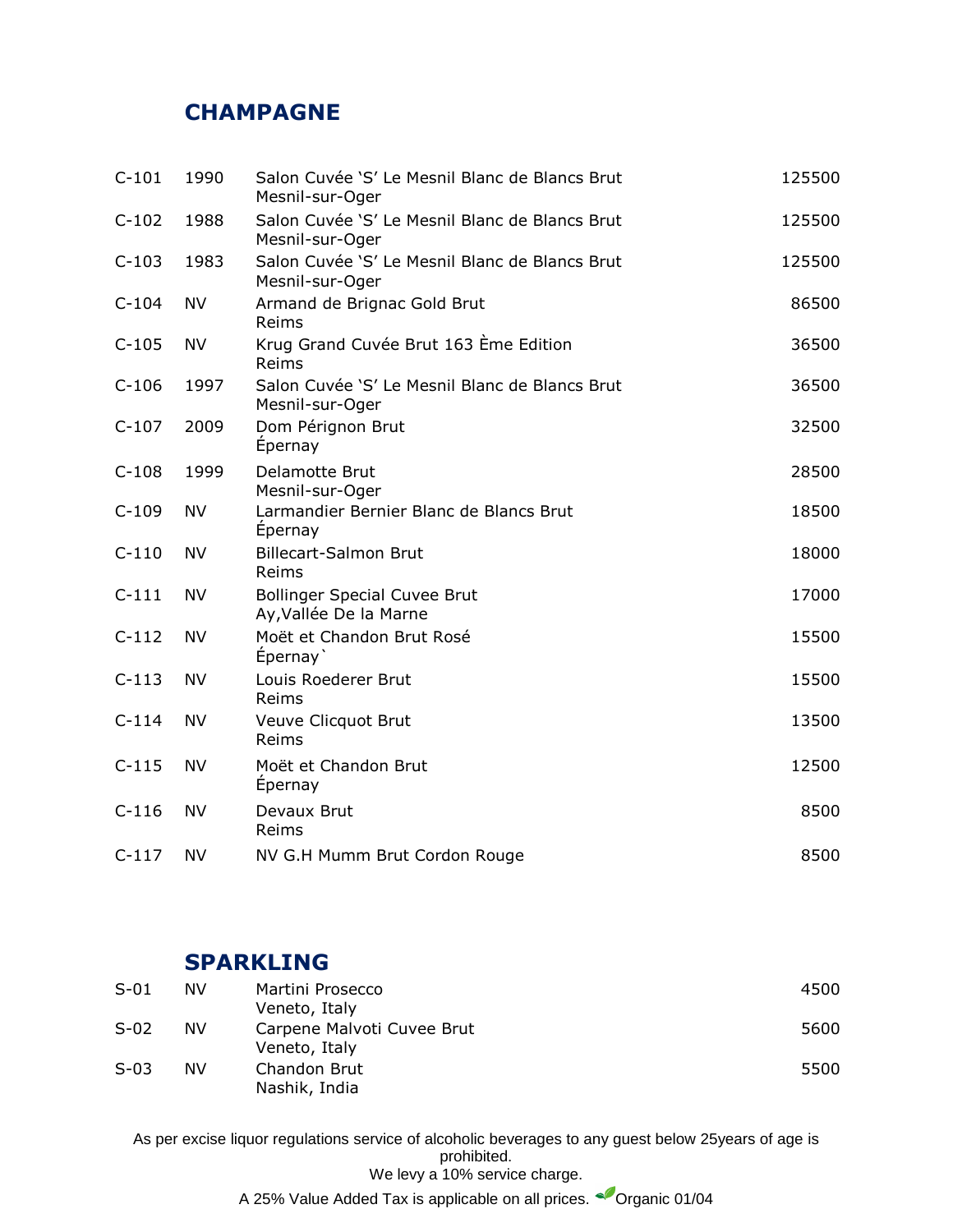| $S-04$ | NV | Freixnet Cordon Negro Cava<br>Catalunya, Spain | 4000 |
|--------|----|------------------------------------------------|------|
| $S-05$ | NV | Martini Prosecco Rose<br>Veneto, Italy         | 4000 |

### **CHARDONNAY**

| $W-301$ | 2008 | Batar Querciabella                                                                                   | 16000 |
|---------|------|------------------------------------------------------------------------------------------------------|-------|
| W-302   | 2015 | Tuscany, Italy<br>Stag's Leap Wine Cellars<br>Napa Valley, USA                                       | 15000 |
| W-303   | 2011 | Leeuwin Estate, Prelude Vineyards<br>Margaret River, Australia                                       | 14500 |
| W-304   | 2011 | Salus                                                                                                | 13500 |
| $W-305$ | 2014 | Rutherford, Napa Valley, USA<br>Maison Louis Latour Pouilly-Fuissé<br>Burgundy, France               | 13000 |
| W-306   | 2013 | Dante Rivetti La Valletta<br>Piedmont, Italy                                                         | 12500 |
| W-307   | 2014 | Domaine Christian Moreau Chablis                                                                     | 12500 |
| W-308   | 2015 | Burgundy, France<br>Maison Louis Latour Chablis<br>Burgundy, France                                  | 11500 |
| W-309   | 2014 | Domain Laroche St Martin, Chablis<br>Burgundy, France                                                | 10500 |
| $W-310$ | 2017 | Vietti Perbacco Langhe, Bianco                                                                       | 10000 |
| $W-311$ | 2018 | Piedmont, Italy <sup></sup><br>Albert Bichot Chablis Blanc, Domain LongDepaquit,<br>Burgundy, France | 10000 |
| $W-312$ | 2016 | Dante Rivetti Langhe Bianco<br>Piedmont, Italy                                                       | 9500  |
| $W-313$ | 2017 | Cloudy Bay<br>Marlborough, New Zealand                                                               | 9500  |
| $W-314$ | 2016 | Il Borro Lamelle Toscana Bianco<br>Tuscany, Italy                                                    | 9500  |
| $W-315$ | 2015 | Georges Duboeuf Macon Village<br>Rhone, France                                                       | 9000  |
| $W-316$ | 2017 | J'Noon<br>Akluj, India                                                                               | 9000  |
| W-317   | 2014 | Le Vigne Di Zamo Venezia Guilia<br>Friuli-Venezia Giulia                                             | 9000  |
| $W-318$ | 2012 | Rupert and Rothschild Vignerons<br>Stellenbosch, South Africa                                        | 7500  |
| $W-319$ | 2016 | Marchesi de Frescobaldi, Castello di Pomino Pomino<br>Bianco' Tuscany, Italy                         | 7500  |
| W-320   | 2017 | Preludio No1, Castel Del Monte<br>Puglia, Italy                                                      | 6500  |

As per excise liquor regulations service of alcoholic beverages to any guest below 25years of age is prohibited.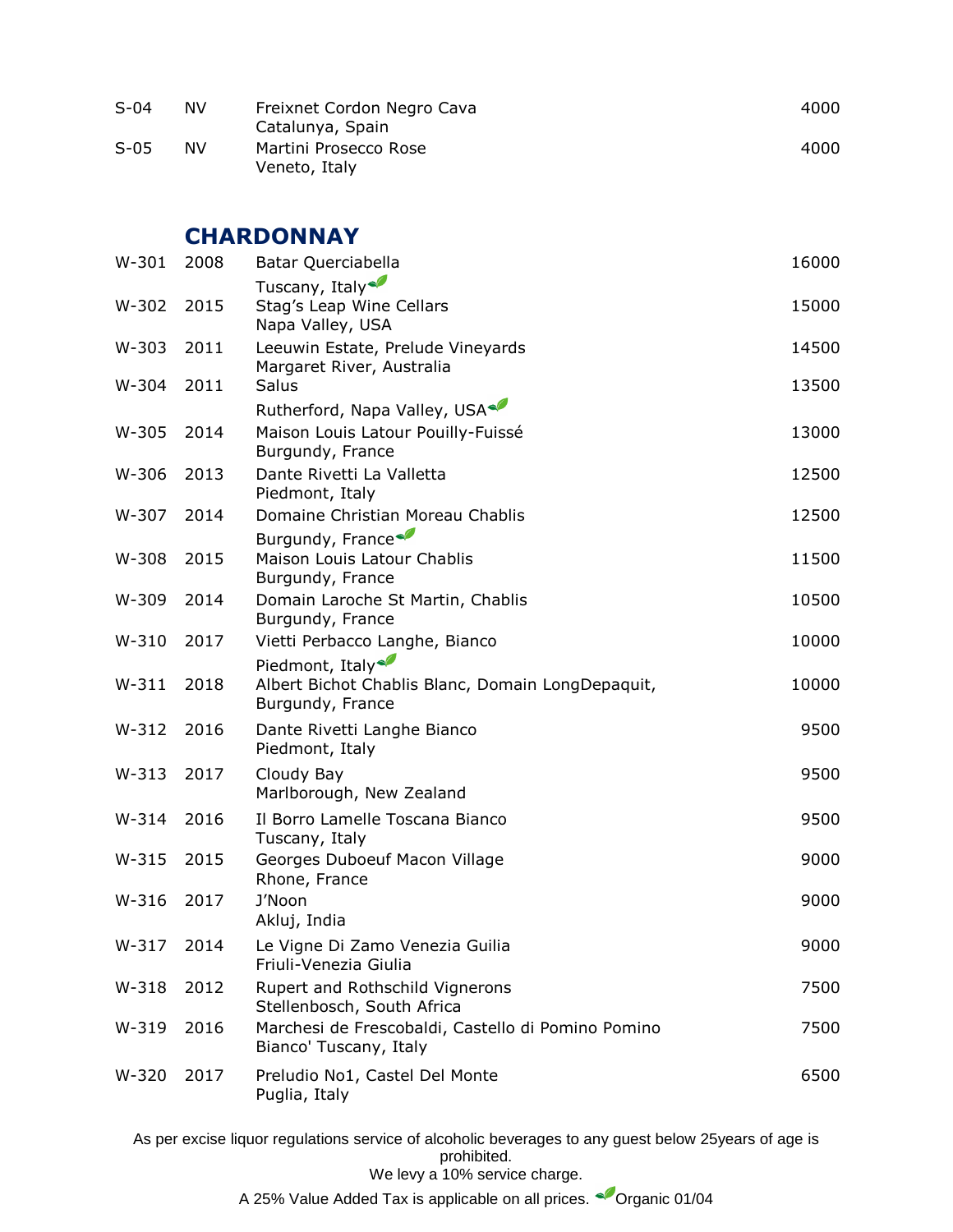| $W-321$ | 2018 | Born West<br>California, USA                                                | 6500 |
|---------|------|-----------------------------------------------------------------------------|------|
| W-322   | 2012 | Woodbridge by Robert Mondavi<br>California, USA                             | 6000 |
| W-324   | 2017 | Casillero Del Diablo<br>Casablanca Valley, Chile                            | 5500 |
| W-325   | 2017 | Valdivieso<br>Central Valley, Chile                                         | 5500 |
| W-326   | 2016 | The Ironstone<br>California, USA                                            | 5500 |
| W-327   | 2017 | Apaltagua Gran Verano, Tutunjian Family Vineyards,<br>Central Valley, Chile | 5000 |
| W-328   | 2019 | Two Ocean<br>Western Cape, Australia                                        | 4000 |
| W-329   | 2019 | Zonin<br>Delle Venezie, Italy                                               | 4000 |
| W-330   | 2017 | Castellani Principesco<br>Delle Venezie, Italy                              | 3500 |
| $W-331$ | 2018 | Golden Sparrow<br>Tuscany, Italy                                            | 3000 |
| W-332   | 2019 | <b>Bush Ballard</b><br>South Australia                                      | 2700 |
| W-333   | 2018 | Baron Phillipe De Rothschild Cadet d'OC<br>Languedoc Roussillon, France     | 2500 |
| W-334   | 2017 | Lindeman<br>South Australia                                                 | 2400 |

# **SAUVIGNON BLANC**

| W-335 | 1999/<br>2014  | Chateau Smith Haut Lafitte blanc, Pessac-Leognan<br>Bordeaux, France     | 39000 |
|-------|----------------|--------------------------------------------------------------------------|-------|
| W-336 | 2015           | Livio Felluga Colli Orientali del Friuli<br>Friuli-Venezia Giulia, Italy | 13500 |
| W-337 | 2017           | Le Vigne Fruili Colli Orientali<br>Friuli-Venezia Giulia, Italy          | 13000 |
| W-338 | 2014           | Duckhorn Vineyards<br>Napa Valley, USA                                   | 13000 |
| W-339 | 2013/<br>14/15 | Honig Vineyard and Winery<br>Napa Valley, USA                            | 11500 |
| W-340 | 2013           | Kendall Jackson Vintner's Reserve<br>California, USA                     | 7500  |
| W-341 | 2014           | Chateau Lamouroux Graves Blanc<br>Graves, France                         | 5500  |
| W-342 | 2019           | Nederburg Wine Master Reserve<br>Western Cape, South Africa              | 4500  |

As per excise liquor regulations service of alcoholic beverages to any guest below 25years of age is prohibited.

A 25% Value Added Tax is applicable on all prices. <sup>C</sup>Organic 01/04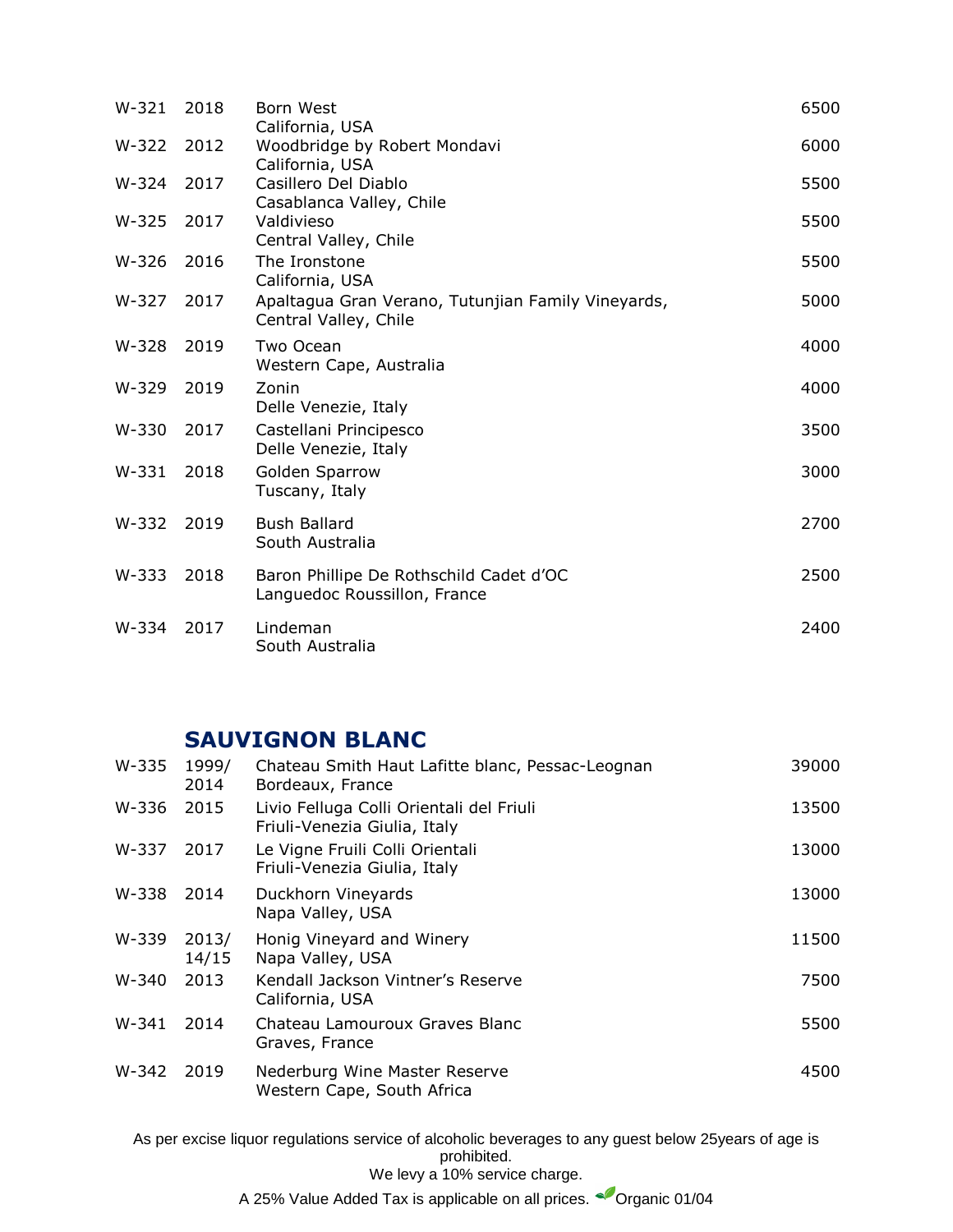| W-343 | 2019 | Barton & Guestier Cuvee Speciale Blanc<br>Bordeux, France | 4000 |
|-------|------|-----------------------------------------------------------|------|
| W-344 | 2019 | Two Ocean<br>Western Cape, South Africa                   | 4000 |
| W-345 | 2019 | Brancott Estate, Marlbourough<br>New Zealand              | 4000 |
| W-346 | 2019 | Sula<br>Nashik, India                                     | 3200 |

### **RIESLING**

| W-347 2015 |        | Borgogno Langhe Era Ora                                 | 15000 |
|------------|--------|---------------------------------------------------------|-------|
| W-348      | 2019   | Piedmont, Italy<br><b>Black Tower</b><br>Pfalz, Germany | 4000  |
| W-349      | - 2018 | Sula Reserve<br>Nashik, India                           | 3500  |

## **GARGANEGA**

| W-350 2015 | Masi Levarie Soave Classico<br>Veneto, Italy | 6000 |
|------------|----------------------------------------------|------|
| W-351 2016 | Allegrini Corte Giara Soave<br>Veneto, Italy | 4000 |

#### **ARNEIS**

| W-352 2016 | Marchesi di Barolo Roero<br>Piedmont, Italy | 11000 |
|------------|---------------------------------------------|-------|
| W-353 2012 | Vietti Roero<br>Piedmont, Italy             | 9500  |

## **VERMENTINO**

| W-354 2016 | Gaja Vistamare               | 18500 |
|------------|------------------------------|-------|
|            | Piedmont, Italy              |       |
| W-355 2015 | Bibi Graetz Casamatta Bianco | 7500  |
|            | Tuscany, Italy               |       |

As per excise liquor regulations service of alcoholic beverages to any guest below 25years of age is prohibited. We levy a 10% service charge. A 25% Value Added Tax is applicable on all prices. <sup>C</sup>Organic 01/04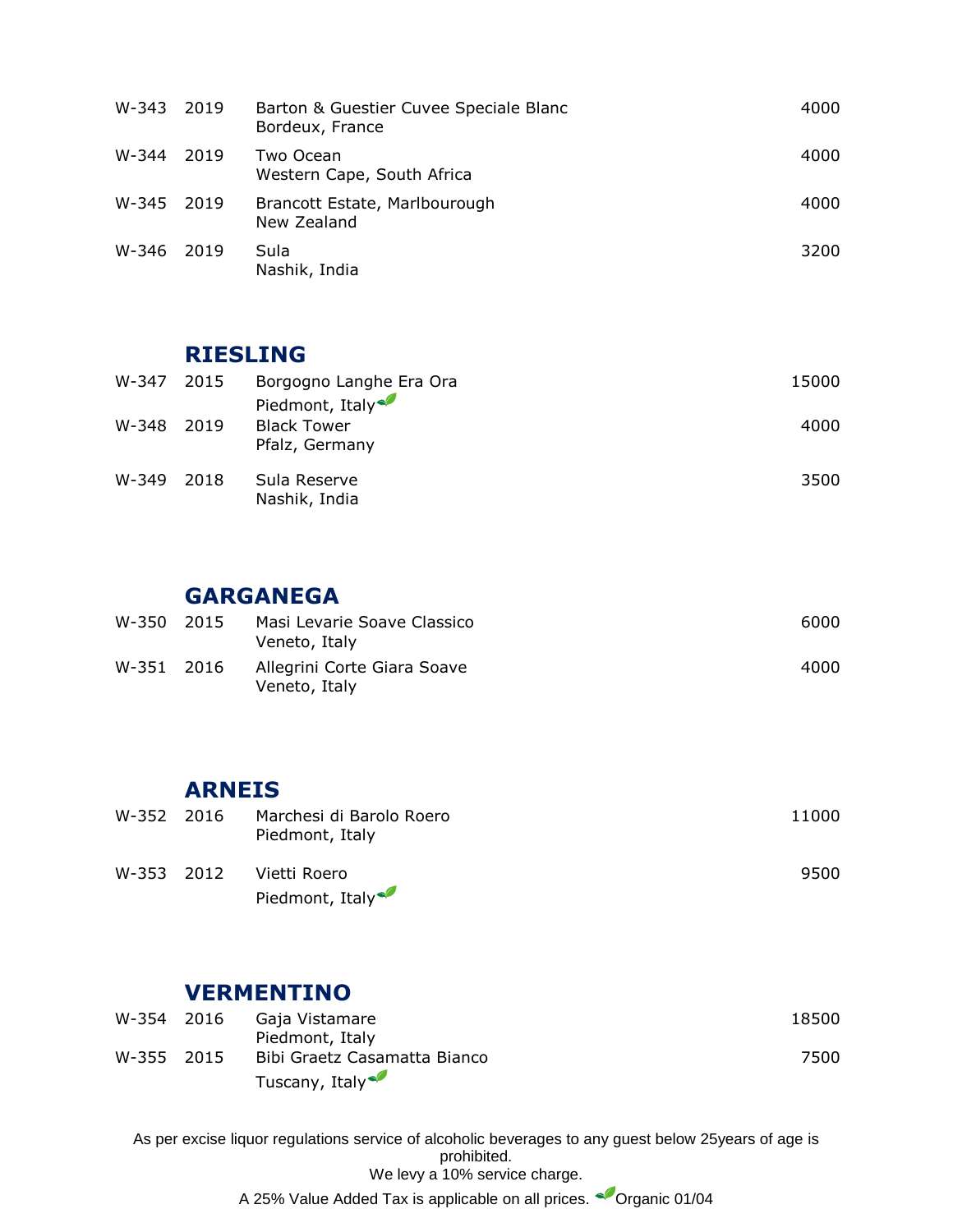| W-356          | 2017                            | Chapoutier Marius Blanc Pays d'Oc<br>Languedoc Roussillon, France                                                   | 5500         |
|----------------|---------------------------------|---------------------------------------------------------------------------------------------------------------------|--------------|
| W-357          | 2006                            | <b>GEWÜRZTRAMINER</b><br>Domaines Schlumberger 'Kessler' Grand Cru<br>Alsace, France                                | 10500        |
| W-358          | <b>VIURA</b><br>2018            | Campo Viejo, Viura<br>Rioja, Spain                                                                                  | 4500         |
| W-359          | 2012                            | <b>VERDICCHIO</b><br>Fulvia Tombolini Castelli Di Jesi Classico,<br>Marche, Italy                                   | 12500        |
| W-360 2012     |                                 | Fulvia Tombolini Castel Fiora Castelli Di Jesi Marche,<br>Italy                                                     | 10500        |
| W-361          | 2015                            | Fulvia Tombolini Dei Castelli Di Jesi Superior,<br>Marche, Italy                                                    | 10500        |
| W-362          | 2017                            | <b>BOMBINO BIANCO</b><br>Rivera Fedora<br>Castel del Monte, Puglia, Italy                                           | 5000         |
| W-363          | <b>MOSCATO</b><br>2016          | Marchesi di Barolo Zagara, Moscato d'Asti<br>Piedmont, Italy                                                        | 10000        |
| W-364<br>W-365 | <b>VIOGNIER</b><br>2015<br>2017 | Gerard Bertrand, Cote des Roses Blanc<br>Languedoc Rouissillon, France<br>Grover Vijay Amritraj<br>Bangalore, India | 5500<br>5500 |
|                |                                 | <b>CHENIN BLANC</b>                                                                                                 |              |

As per excise liquor regulations service of alcoholic beverages to any guest below 25years of age is prohibited. We levy a 10% service charge.

A 25% Value Added Tax is applicable on all prices. <sup>C</sup>Organic 01/04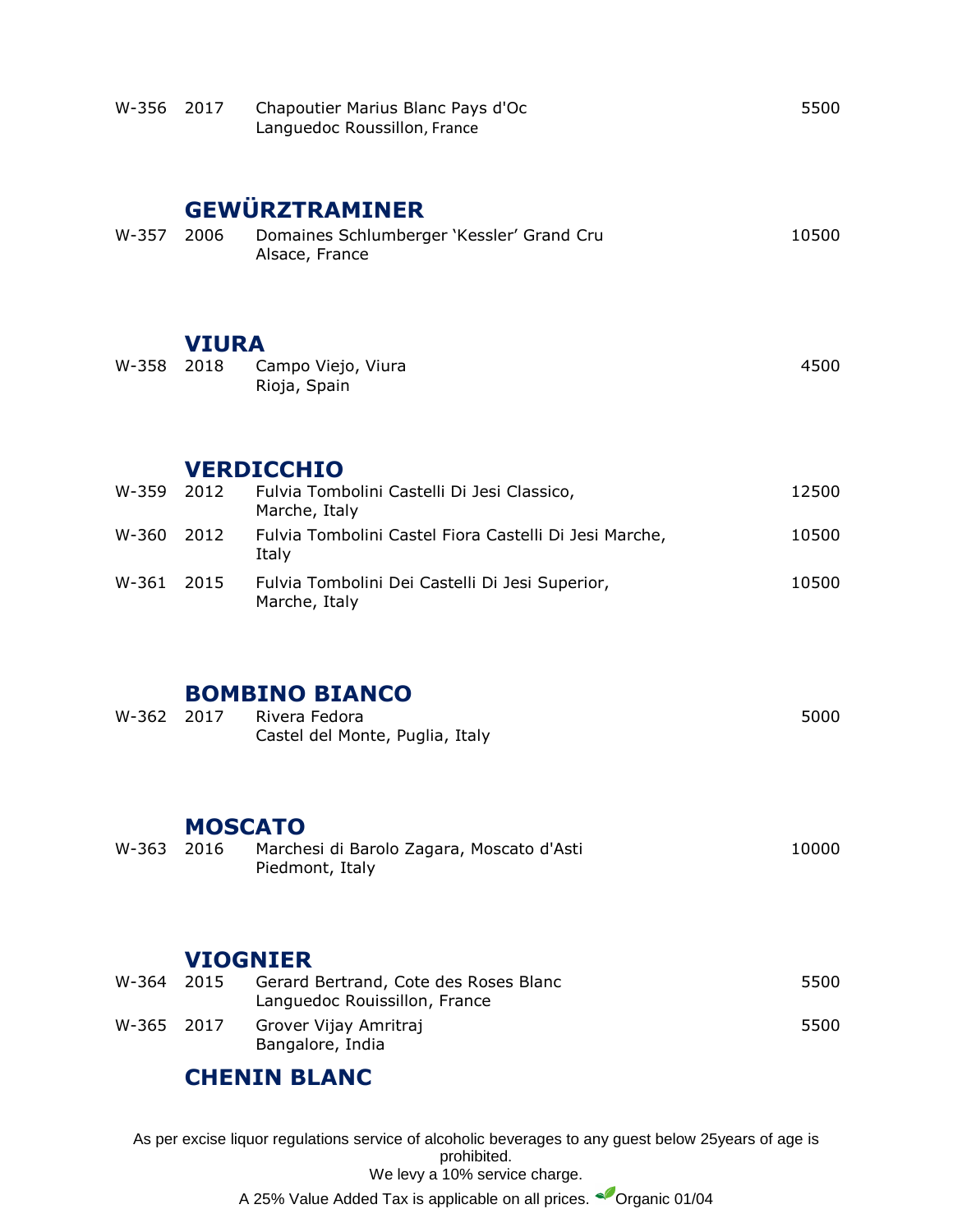| W-366        | 2014           | Clos de le Coulee de Serrant, Savennieres by Nicolas<br>Joly, Loire valley, France | 27000 |
|--------------|----------------|------------------------------------------------------------------------------------|-------|
| W-367        | 2018           | Sula Reserve<br>Nashik, India                                                      | 3500  |
|              | <b>CORTESE</b> |                                                                                    |       |
| W-368        | 2015           | Marchesi di Barolo Gavi<br>Piedmont, Italy                                         | 5000  |
|              |                |                                                                                    |       |
|              | <b>FIANO</b>   |                                                                                    |       |
| W-369        | 2016           | Scariazzo<br>Puglia, Italy                                                         | 7500  |
|              |                |                                                                                    |       |
|              |                | <b>BIN END WINES</b>                                                               |       |
| <b>BE-01</b> | 2005           | Jean Leon 'Vinya Le Havre' Reserva<br>Penedes, Spain                               | 9500  |
| <b>BE-02</b> | 2010           | <b>Torres Penedes Fransola</b><br>Catalunya, Spain                                 | 9500  |
| <b>BE-03</b> | 2017           | D'Arenberg The Broken Fishplate<br>Adelaide Hills, Australia                       | 6500  |
| <b>BE-04</b> | 2015           | Louis Jadot Macon-Villages                                                         | 5500  |

Burgundy, France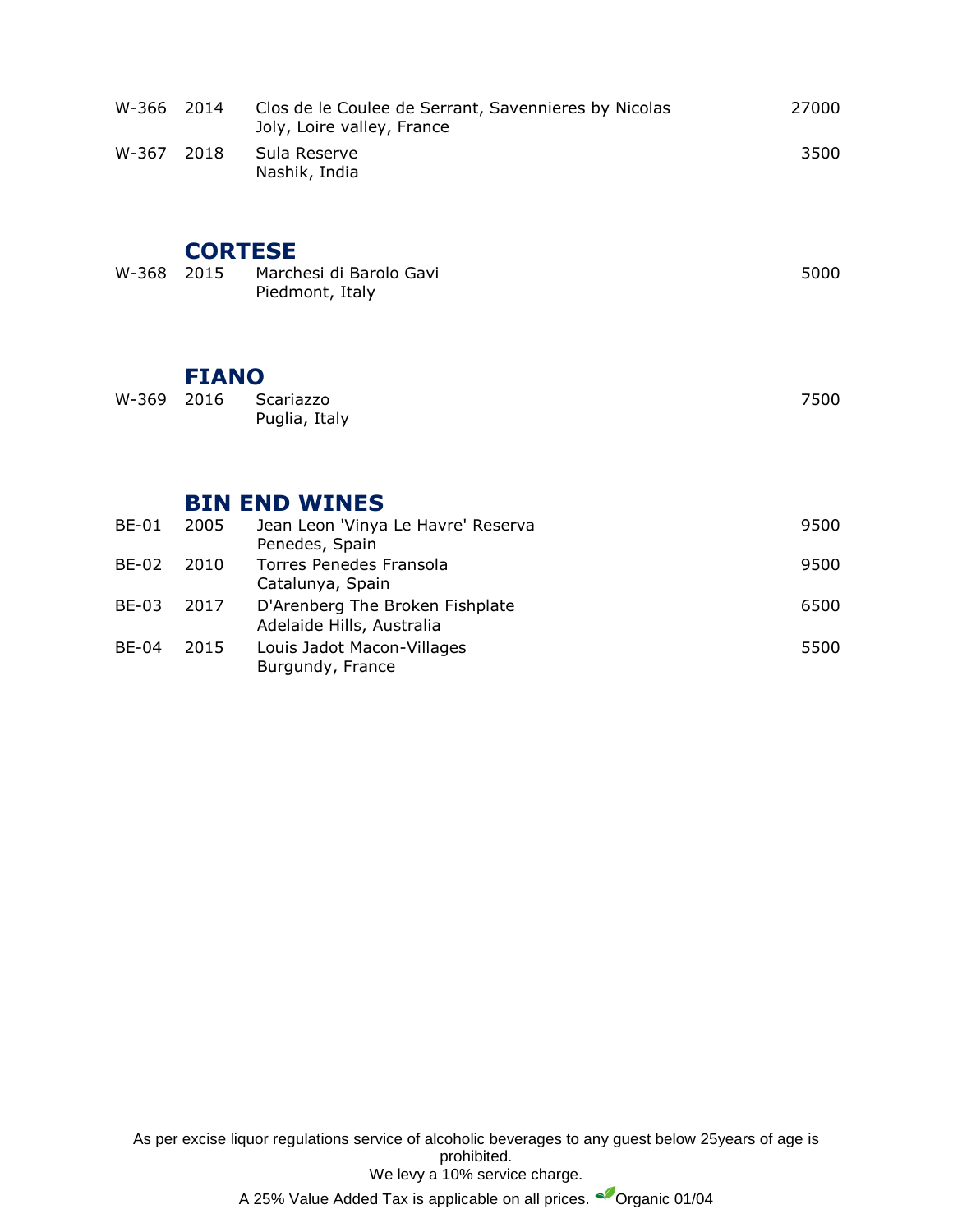# **RED CABERNET SAUVIGNON**

| $R - 401$ | 2014 | Castello Banfi Summus Sant'Antimo<br>Tuscany, Italy                     | 22000 |
|-----------|------|-------------------------------------------------------------------------|-------|
| R-402     | 2005 | L'Ecole No. 41 Pepper Bridge Vineyard Apogee<br>Walla Walla Valley, USA | 16000 |
| $R - 403$ | 2017 | J'Noon<br>Akluj, India                                                  | 13500 |
| $R - 404$ | 2018 | Born West<br>California, USA                                            | 6500  |
| R-405     | 2020 | Sula<br>Nashik, India                                                   | 3200  |
| R-406     | 2018 | Baron Phillipe De Rothschild Cadet d'OC<br>Languedoc Roussillon, France | 2500  |

### **SANGIOVESE**

| R-407 | 2018 | Marchesi Frescobaldi 'Pater' Sangiovese Toscana<br>IGT, Italy | 5500 |
|-------|------|---------------------------------------------------------------|------|
| R-408 | 2019 | Golden Sparrow Rubicone Sangiovese<br>Tuscany, Italy          | 3200 |

# **PINOT NOIR**

| R-409     | 2011 | Louis Jadot Gevrey Chambertin<br>Burgundy, France  | 17500 |
|-----------|------|----------------------------------------------------|-------|
| R-410     | 2019 | <b>Black Tower</b><br>Pfalz, Germany               | 4000  |
| $R - 411$ | 2018 | <b>Brancott Estate</b><br>Marlborough, New Zealand | 4500  |

#### **SHIRAZ**

| R-412     | 2020 | Two Ocean<br>Western Cape, South Africa                     | 4000 |
|-----------|------|-------------------------------------------------------------|------|
| $R - 413$ | 2016 | Wolf Blass Yellow Lable<br>South Australia                  | 3600 |
| R-414     | 2016 | Penfold's Rawson Retreat Shiraz Cabernet<br>South Australia | 2000 |

### **DOLCETTO**

| $R - 415$ | 2016 | Borgogno Dolcetto d'Alba DOC<br>Piedmont, Italy                                                                      | 10000 |
|-----------|------|----------------------------------------------------------------------------------------------------------------------|-------|
|           |      | As per excise liquor regulations service of alcoholic beverages to any quest below 25 years of age is<br>prohibited. |       |
|           |      | We levy a 10% service charge.                                                                                        |       |

A 25% Value Added Tax is applicable on all prices. <br>
Organic 01/04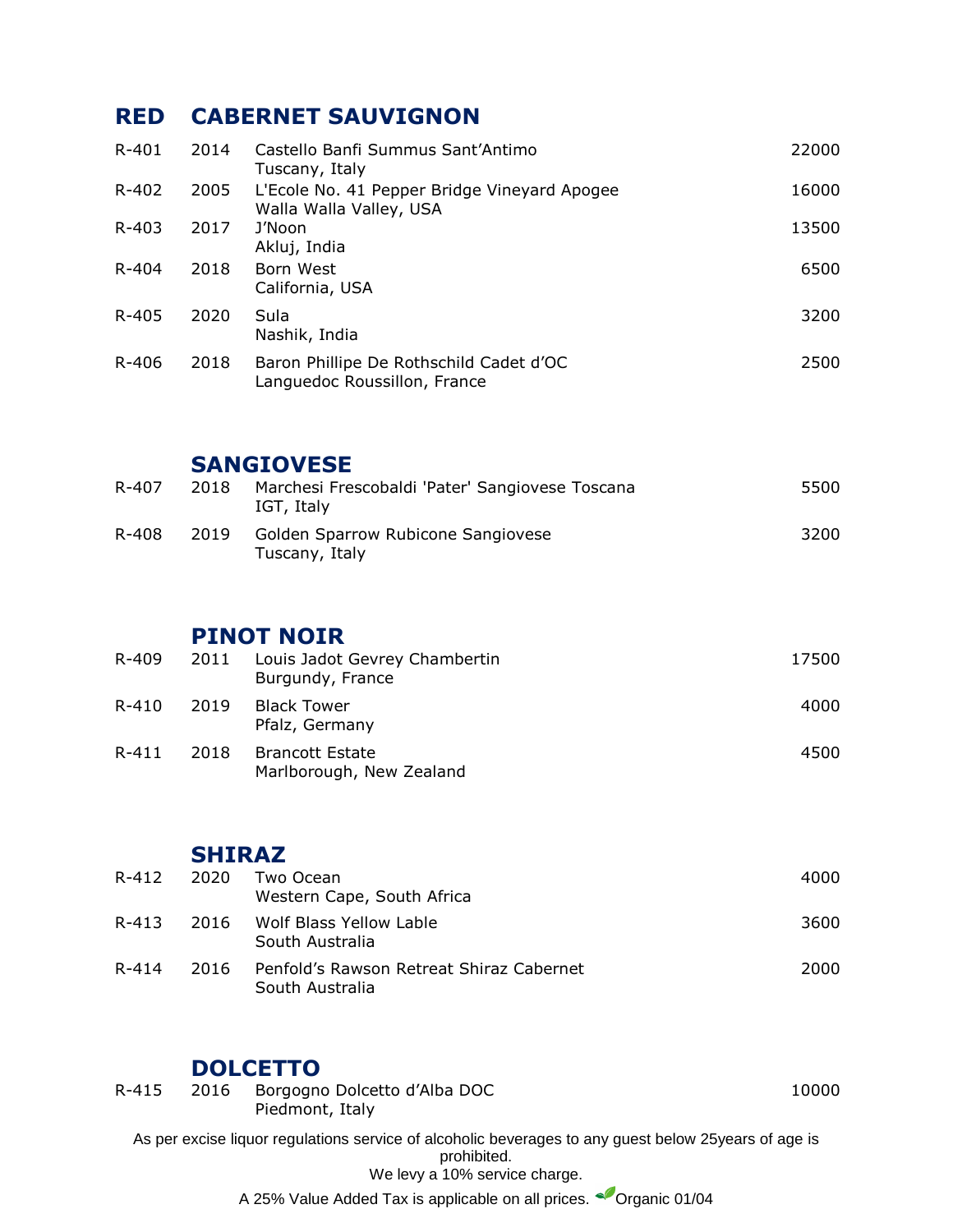| $R - 416$ | 2015 | Dante Rivetti Sito Varei Dolcetto d'Alba<br>Piedmont, Italy                                                          | 7500  |
|-----------|------|----------------------------------------------------------------------------------------------------------------------|-------|
| $R - 417$ | 2012 | <b>NERO D' TROIA</b>                                                                                                 | 12000 |
|           |      | Rivera Il Falcone, Rosso Riserva<br>Castel Del Monte, Puglia, Italy                                                  |       |
|           |      | <b>NERO D'AVOLA</b>                                                                                                  |       |
| $R - 418$ | 2016 | Baglio Di Grisi<br>Sicily, Italy                                                                                     | 10000 |
|           |      | <b>NEBBIOLO</b>                                                                                                      |       |
| R-419     | 2013 | Gaja Sperss Langhe Barolo<br>Piedmont, Italy                                                                         | 58000 |
| $R - 420$ | 2013 | Gaja Barbaresco<br>Piedmont, Italy                                                                                   | 39500 |
| $R - 421$ | 2012 | Casa E Di Mirafiore Barolo<br>Piedmont, Italy                                                                        | 28500 |
| $R - 422$ | 2014 | Dante Rivetti Barolo<br>Piedmont, Italy                                                                              | 21000 |
| $R - 423$ | 2013 | Dante Rivetti Bricco di Nieve Riserva Barbaresco<br>Piedmont, Italy                                                  | 20000 |
| R-424     | 2014 | Casa E Di Mirafiore Langhe<br>Piedmont, Italy                                                                        | 18000 |
| $R - 425$ | 2010 | Dante Rivetti Bric'Micca, Barbaresco<br>Piedmont, Italy                                                              | 17500 |
| $R - 426$ | 2017 | Vietti Perbacco Langhe<br>Piedmont, Italy <sup>®</sup>                                                               | 11000 |
|           |      |                                                                                                                      |       |
| $R - 427$ | 2015 | <b>MERLOT</b><br>Mazzei Castello di Fonterutoli 'Siepi'                                                              | 27500 |
| $R - 428$ | 2013 | Tuscany, Italy<br>Luce della Vite 'Luce'                                                                             | 24500 |
|           |      | Tuscany, Italy                                                                                                       |       |
| R-429     | 2014 | Le Vigne Di Zamo<br>Friuli Colli Orientali, Italy                                                                    | 13000 |
| R-430     | 2018 | Danzante<br>Sicilia IGT, Italy                                                                                       | 4500  |
| R-431     | 2019 | Zonin<br>Veneto, Italy                                                                                               | 4200  |
|           |      | As per excise liquor regulations service of alcoholic beverages to any guest below 25 years of age is<br>prohibited. |       |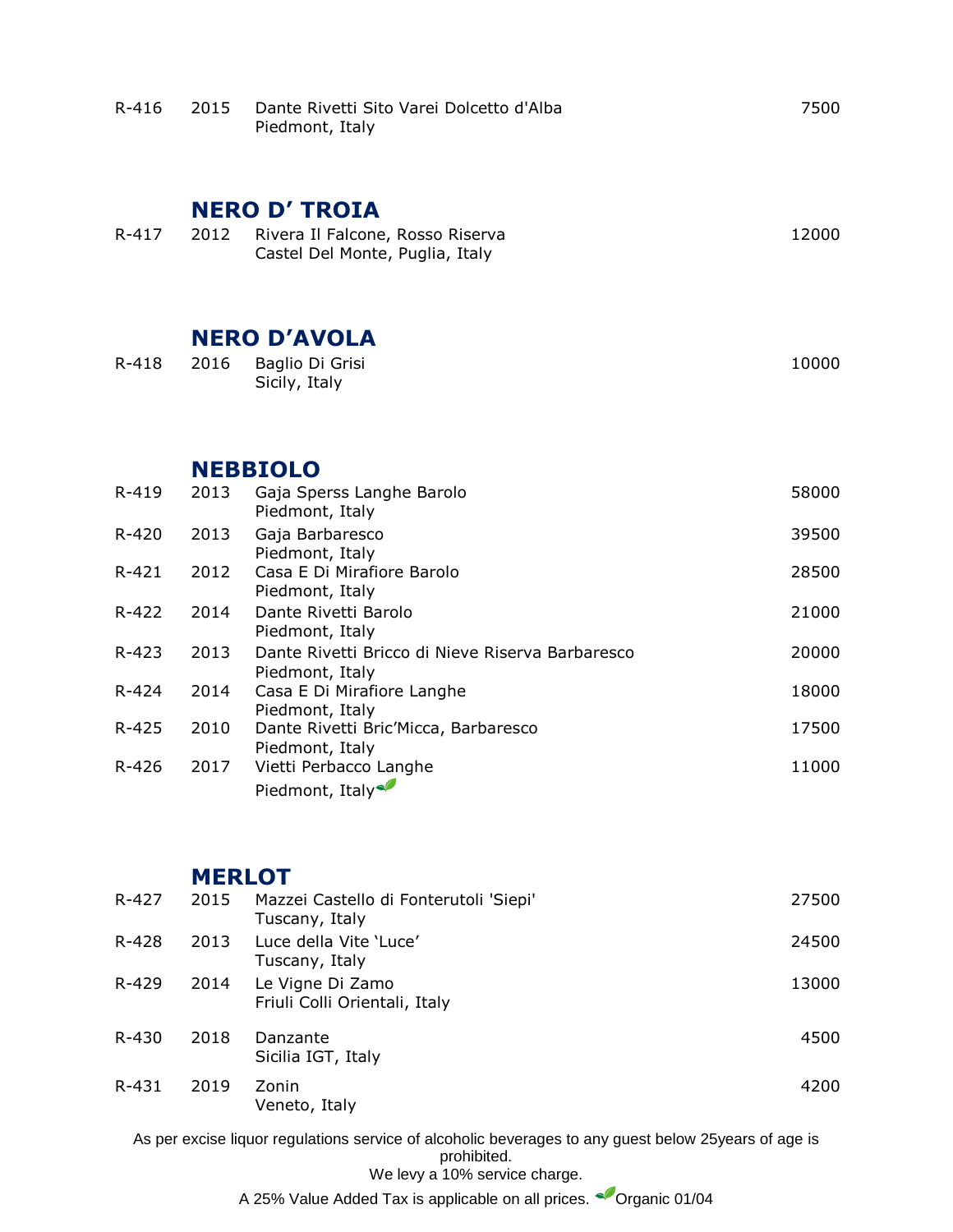## **[GRENACHE](https://www.wine-searcher.com/grape-202-grenache-garnacha)**

| R-432 | NV.  | Chateau de Saint Cosme Little James' Basket Press                                         | 8000 |
|-------|------|-------------------------------------------------------------------------------------------|------|
| R-433 | 2013 | Rhone, France<br>Rolf Binder Veritas Winery Heinrich                                      | 7500 |
| R-434 | 2017 | Barossa Valley, Australia<br>Chapoutier Marius Rouge IGP Pays d'Oc<br>Vin De Pays, France | 5500 |
| R-435 | 2017 | Albert Bichot Chateau D'Orson Rouge<br>Rhone Valley, France                               | 5400 |
|       |      |                                                                                           |      |

### **TEMPRANILLO**

| R-436 | 1986 Vega Sicilia Unico Cosecha Artist Label Bodegas | 63500 |
|-------|------------------------------------------------------|-------|
|       | Ribera del Duero, Spain                              |       |

### **MONTEPULCIANO**

| R-437 | 2013 | Fulvia Tombolini Rosso Conero<br>Marche, Italy | 11500 |
|-------|------|------------------------------------------------|-------|
| R-438 | 2018 | Zonin<br>Abruzzo, Italy                        | 4200  |

## **CORVINA**

| R-439 | 2011 | Allegrini La Poja Monovitigno Veronese<br>Veneto, Italy | 22500 |
|-------|------|---------------------------------------------------------|-------|
| R-440 | 2013 | Zonin Amarone della Valpolicella<br>Veneto, Italy       | 20500 |
| R-441 | 2014 | Zonin Valpolicella Superiore Ripasso<br>Veneto, Italy   | 11000 |
| R-442 | 2017 | Tommasi Valpolicella<br>Veneto, Italy                   | 6500  |
| R-443 | 2018 | Zonin Valpolicella<br>Veneto, Italy                     | 6400  |

# **Pinotage**

| R-444 | 2018 | Nederburg The Wine Master Reserve<br>Western Cape, South Africa | 4500 |
|-------|------|-----------------------------------------------------------------|------|
| R-445 | 2019 | Two Ocean<br>Western Cape, South Africa                         | 4000 |

As per excise liquor regulations service of alcoholic beverages to any guest below 25years of age is prohibited. We levy a 10% service charge.

A 25% Value Added Tax is applicable on all prices. <sup>C</sup>Organic 01/04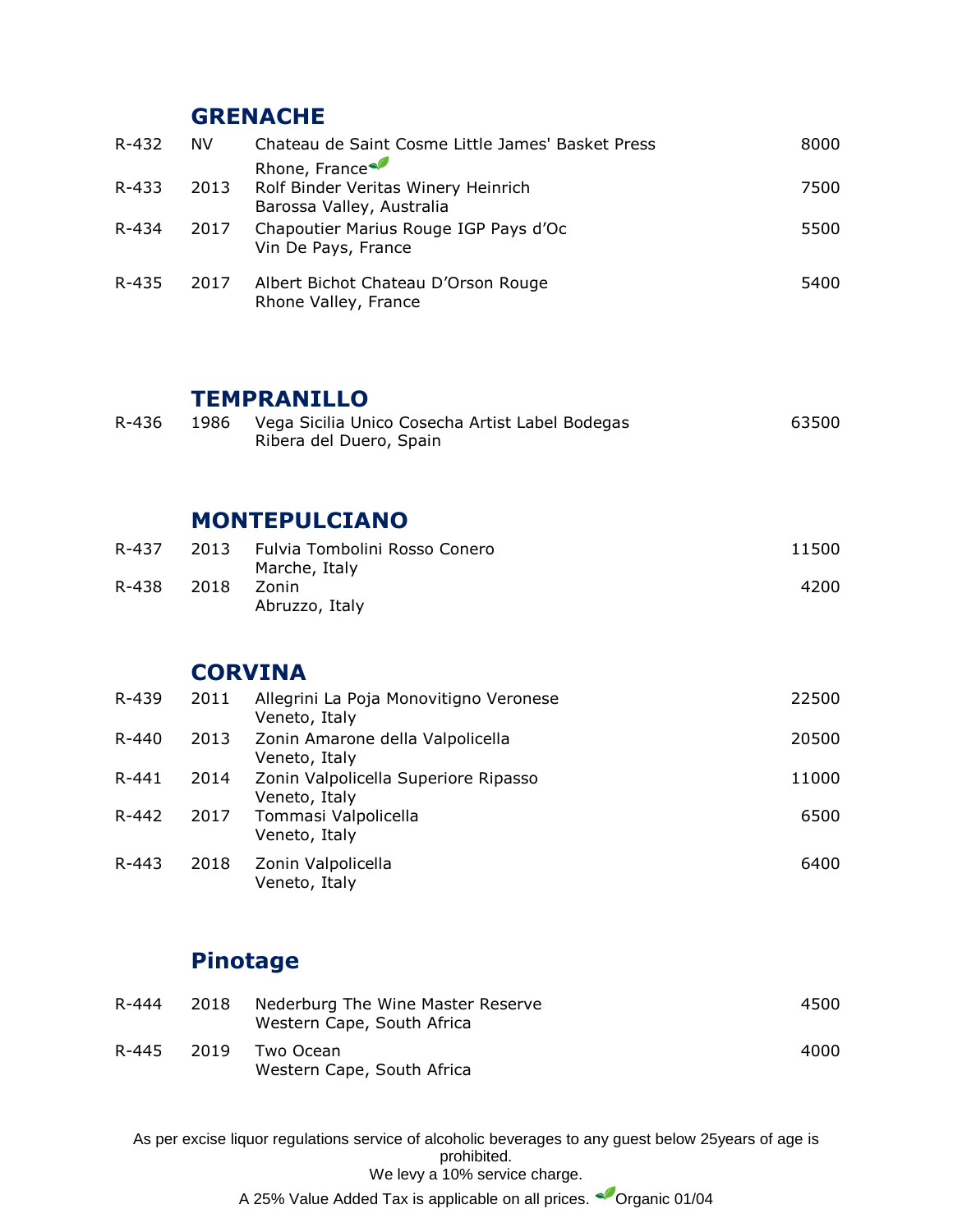# **AGLIANICO**

| R-446     | 2011                 | Cappellaccio Riserva Castel Del Monte<br>Puglia, Italy                                                                                                | 8000   |
|-----------|----------------------|-------------------------------------------------------------------------------------------------------------------------------------------------------|--------|
| R-447     | 2016                 | <b>PRIMITIVO</b><br>Salento Masseria, San Magno<br>Puglia, Italy                                                                                      | 9500   |
| R-448     | <b>GAMAY</b><br>2013 | Louis Jadot Chateau des Jacques Moulin-a-Vent<br>Beaujolais, France                                                                                   | 10500  |
| R-449     | 2013                 | <b>ZINFANDEL</b><br>St Francis Old Vines<br>Sonoma, USA                                                                                               | 13000  |
|           |                      | <b>BARBERA</b>                                                                                                                                        |        |
| R-450     | 2014                 | Casa E di Mirafiore Barbera D'Alba<br>Piedmont, Italy                                                                                                 | 15500  |
| R-451     | 2015                 | Borgogno Barbera D'Alba<br>Piedmont, Italy                                                                                                            | 10500  |
|           |                      | <b>REFOSCO</b>                                                                                                                                        |        |
| R-452     | 2015                 | Le Vigne Di Zamo, Friuli Colli Orientali<br>Puglia, Italy                                                                                             | 13000  |
|           |                      | <b>PRESTIGE COLLECTIONS</b>                                                                                                                           |        |
| $R - 453$ | 1996                 | Château Haut-Brion                                                                                                                                    | 118500 |
| R-454     | 2004                 | Graves, Bordeaux, France<br>Alvaro Palacios L'Ermita<br>Priorat, Spain                                                                                | 94000  |
| R-455     | 1988                 | Château Cheval Blanc<br>St Emilion, Bordeaux, France                                                                                                  | 93500  |
| R-456     | 2003<br>2004         | Shafer Vineyards Hillside Select<br>Stags Leap District, Napa Valley, USA                                                                             | 42000  |
|           |                      | As per excise liquor regulations service of alcoholic beverages to any guest below 25 years of age is<br>prohibited.<br>We levy a 10% service charge. |        |

A 25% Value Added Tax is applicable on all prices. <br>
Organic 01/04